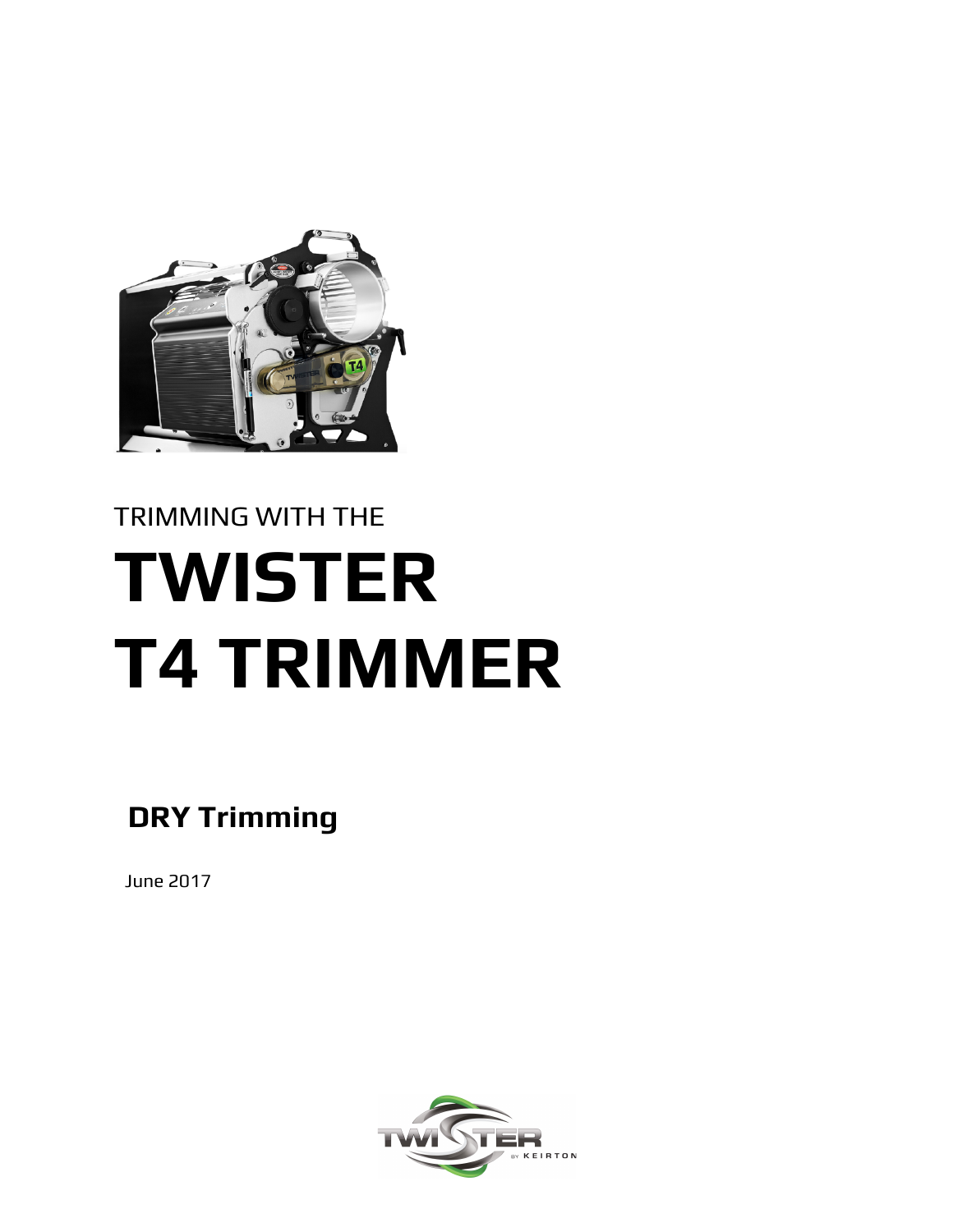## **T4 TRIMMING TIPS – DRY**

Trimming with the Twister T4 is easy.

It's all about the three P's – **Product**, **Preparation**, and **Process**.

Spending some time understanding these three elements and how they affect your trim session will go a long way to achieving success with your new Twister T4.

#### **Product**

The condition of your flower is key. This is true with any style of trimming. While impossible to handle every cultivar (strain) or flower type on the planet, the Twister T4 was designed to handle most conditions, and it's extremely capable at handling nearly everything you load into it. That said, you'll want to pay close attention to a few variables.

When trimming dry, ideally you'll want to trim your flower at a moisture level between 10- 11%, where the outside material of your flower is dry but the inside is spongy moist. How to test? Lightly squeeze the bud between your thumb and finger. If it crumbles, the product is too dry. If it stays squeezed it's too moist. If it bounces back, it's just right!

#### **Preparation**

When trimming dry, you'll want to remove any fan leaves and larger leafy material before you hang dry your product. Dry at 78-80 degrees F with a humidity level of approx. 62%. After you've reached your desired moisture level, buck the product off the plant and cut the stems as close to the flower as possible. Why? Stems can cause the flower to "pole vault" within the tumbler, reducing the chances the leaf will gain access to the blades. Removal of excess material will help produce a better final product and speeds up your trim time.

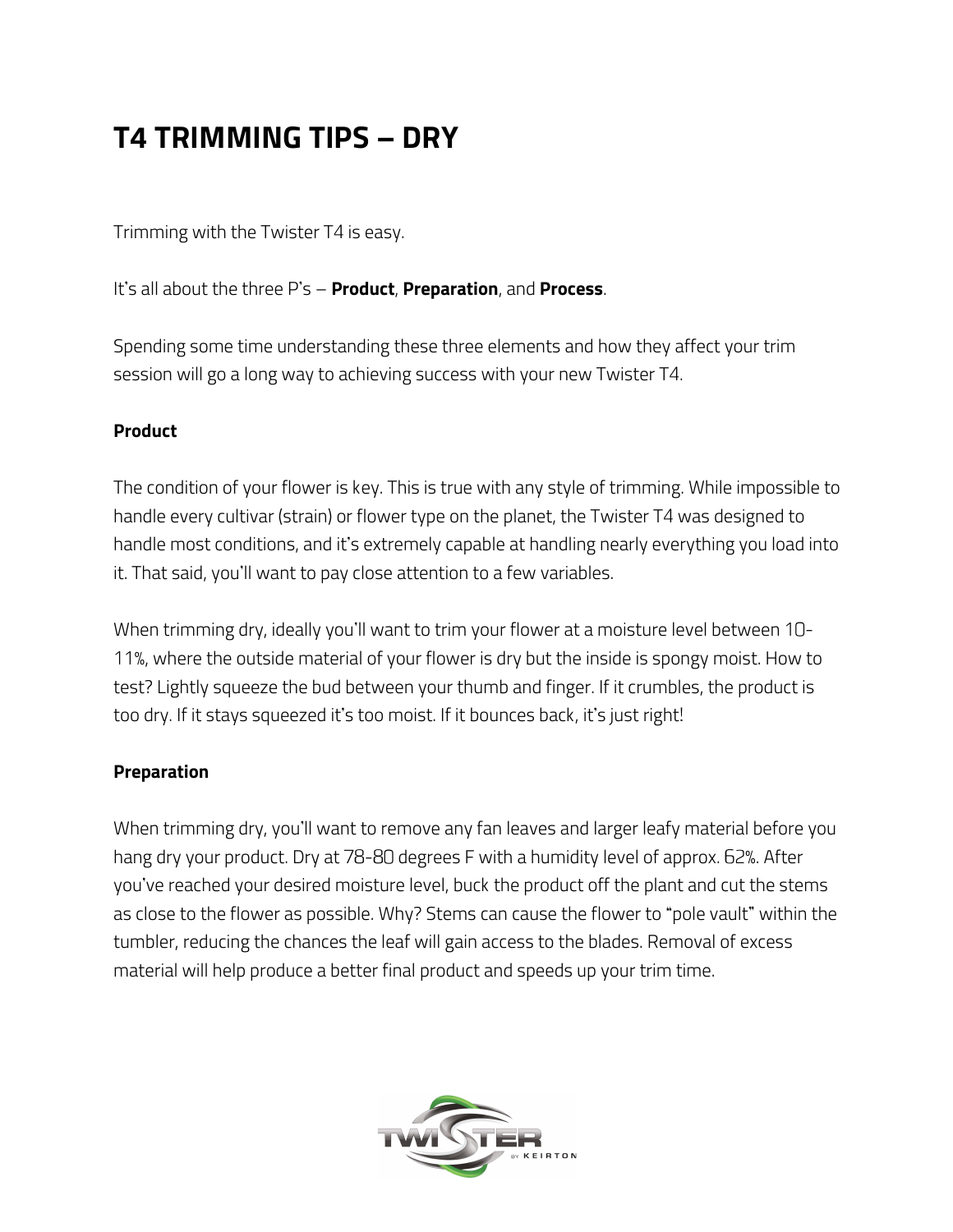#### **Process**

With all the variations in flower out there, i.e.: cultivar, conditions, moisture levels, flower density, etc. it's impossible to provide one process that works with all flower conditions. The good news is the T4 is built to customize your trimming experience to match most flower conditions.

#### **Getting Started**

When it comes to the correct process, the key to success will come from spending the first 10-15 minutes testing your flower conditions against your setup. There are three things to consider when customizing your trimming process:

- 1) The incline of your machine
- 2) Your load speed
- 3) The amount of time in the tumbler

When getting started for the first time, the recommended trimming setup and process is: Machine incline at approx. 1 inch; a load speed of approximately one handful every 20-30 seconds; and a time in tumbler between 30 – 45 secs.

Using the above process as a guideline will help you customize your T4 to fit the conditions of your flower.

#### **Customizing Your Process**

To start, load approximately two ounces of product into your T4. Do not load anything further. You'll notice that the first batch of product will make its way through the tumbler to the inner third of the tumbler towards the middle. This is normal as most of the trimming will occur in this area of the T4 tumbler. Leave the first two ounces or so of product in the T4 for approximately 30-45 secs before you load more product. This will allow the first batch of product to spend enough time in the tumbler to trim correctly.

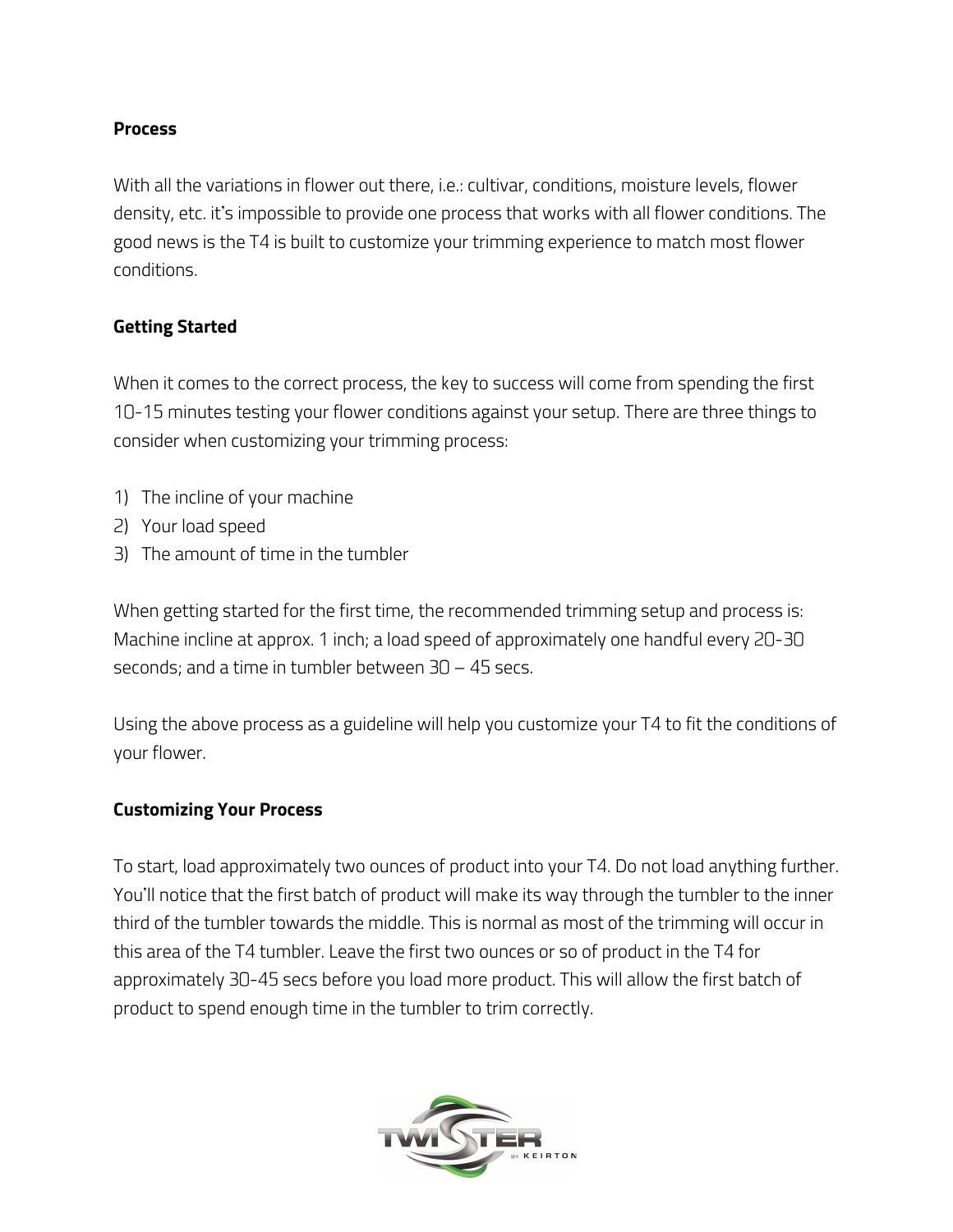Then Customize – After the 30-45 seconds, begin to load more product into the T4 one handful at a time and approximately every 20-30 seconds thereafter\*. As you load more product you'll notice the tumbler will fill and new product will make its way across the tumbler forcing existing product further down the tumbler. When this happens, product will **naturally start to exit the T4**. Now is your first chance to QC the output.

\*You may require more or less time between handfuls depending on your conditions.

#### **Quality Control**

Check Final Appearance. If the flower needs more trimming, it is most likely due to the product exiting the T4 too quickly. The flower needs enough time in the tumbler to trim properly. To improve the quality, either lower the incline of your T4 and maintain the same load speed OR reduce your load speed. Either way you're trimming too fast. Slow down!

Watch for Overloading. You should never have more than two ounces or so of flower in the tumbler. Doing so will overload the tumbler resulting in a rapid decline in quality. The ideal amount is approx. half full across the width of the tumbler.

Watch for Product Location. Look for the inner third of the tumbler to be doing most of the trimming. The first third of the tumbler will clear quickly which is necessary for new product to enter the tumbler. The final third will be product nearing exit of the tumbler. As you feed, the product will move along the tumbler. Let gravity do its thing!

Check Time in Tumbler. Once your settings are correct, you'll notice a rhythm to loading your T4 and how your product exits. Loading a handful or so of product at a time every 20-30 secs should eject approx. a handful or so of product shortly after. This is the correct process and equals a time in tumbler of approx. 30-45 seconds. Adjust accordingly.

Loading the Last Batch. When you are done loading product you will need to leave the last two ounces or so of product in the T4 for an additional 30-45 secs before turning off your T4 and vacuum. This will allow the last batch of product to spend enough time in the tumbler to trim correctly.

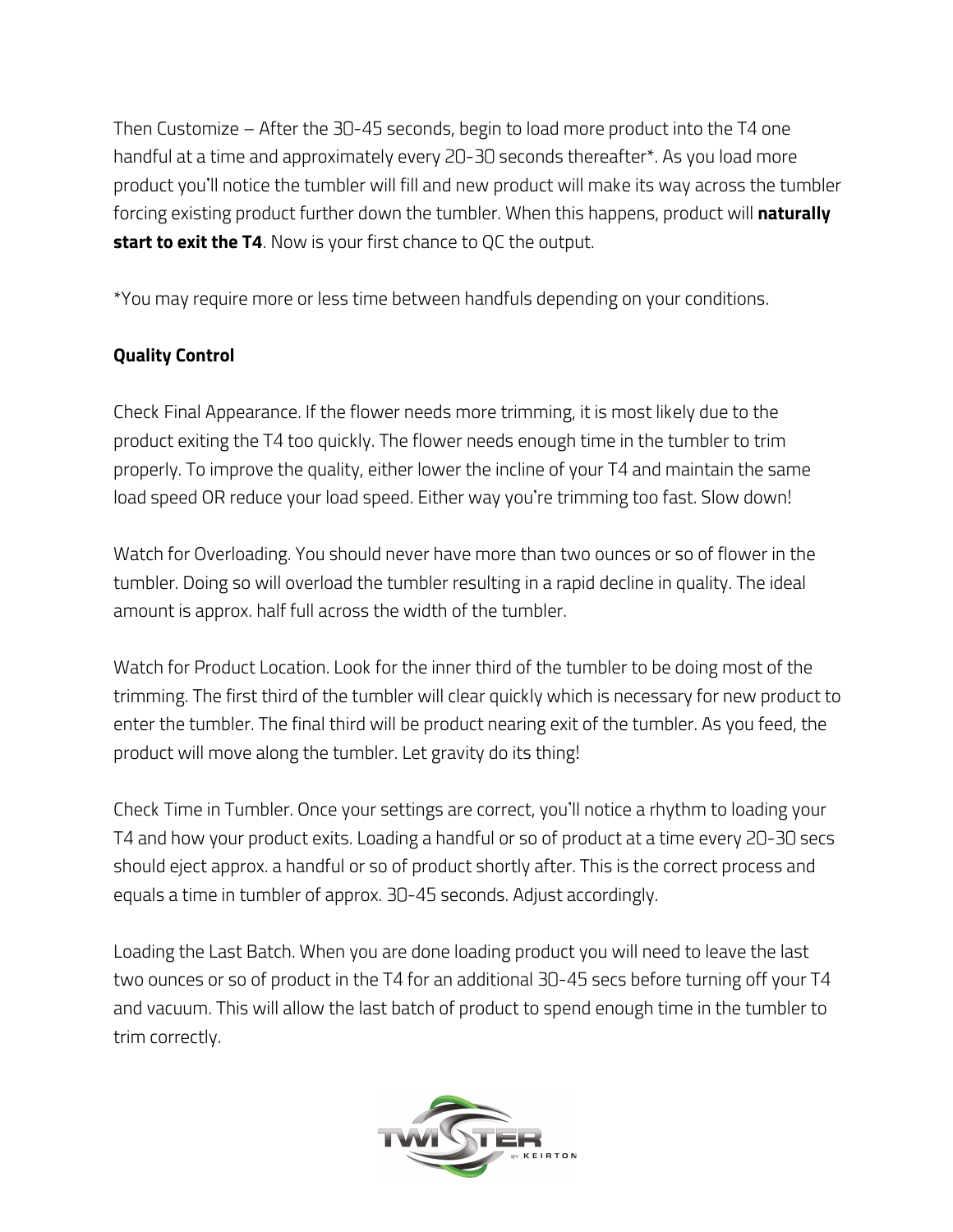#### **Tumbler Types and Sizes**

Another important tool in your "quest for the perfectly trimmed flower" may be the type of tumbler and slot size you use vs. your unique flower conditions.

Your T4 ships with a 3/16" stainless steel tumbler designed to work with most dry flower types and conditions and works well in helping preserve the flower, resulting in a better appearance and higher overall flower yield. However, under some conditions, user testing has shown the larger 1/4" slot size (shipped with wet machines) to work better on some larger flower types and conditions (specifically at moisture levels between 11-13%), resulting in a slightly better appearance with a lower overall flower yield.

Depending on what your overall goals are, you may or may not see improvements with the larger 1/4" tumbler size, should you choose to try it out. Like mentioned earlier, there are many variations in flower out there, i.e.: cultivar, conditions, moisture levels, flower density, etc. and it's impossible to provide one process that works with all flower conditions. That said, the good news is you can potentially improve your trimming process, simply by swapping out the tumbler – no setup or tools required. The choice is yours!

#### **Trim Quality**

Your T4 comes with a standard 1 HP leaf collector capable of handling most wet trim applications. For premium applications that require the trim to remain preserved and intact for extractions, presses, etc. Twister offers a Trim Saver™ attachment as a standalone upgrade for the T4.

An industry first, the Twister Trim Saver™ uses radial cyclone technology to generate airflow from a vacuum, effectively bypassing the standard vacuum impeller to deliver the greatest production possible without damaging your trim. Contact your local dealer for more information.